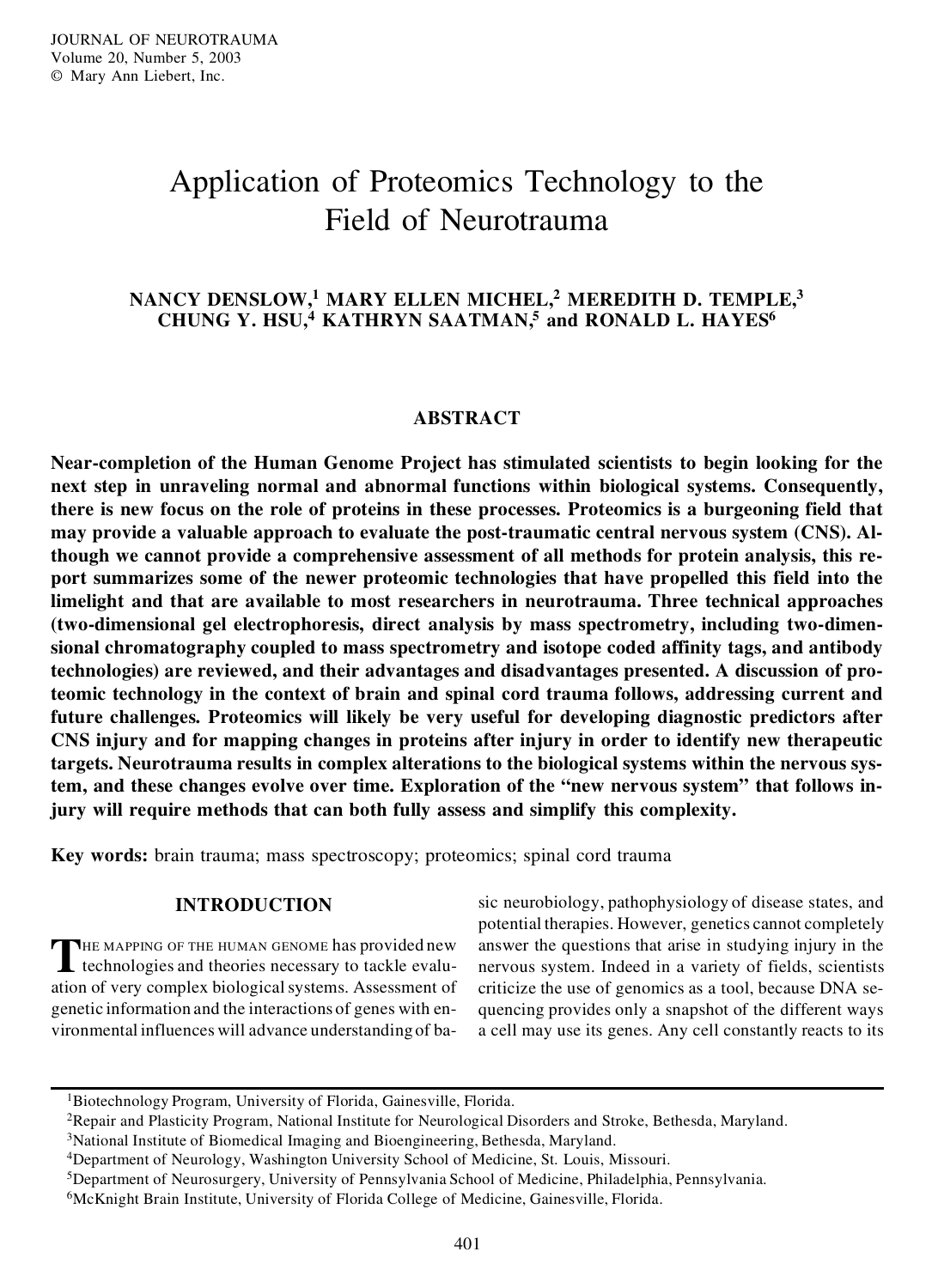changing environment, creating a dynamic system (Persidis, 2000), and there seems to be a low correspondence  $(R<sup>2</sup> = 0.61)$  between changes at the transcription level and changes at the proteomic level (Ideker et al., 2001). Although proteomics is in some ways a "catch-all" term, it conceptualizes the many complex interactions that occur in the cellular repertoire for proteins. These events include genome-coded processes and posttranslational modifications, as well as interactions among proteins, nucleic acids, lipids, and carbohydrates (Persidis, 2000).

As of 2001, the Human Genome Project estimated that there are only about 30,000 genes (Claviere, 2001; Venter et al., 2001). Although the final figure is currently under debate (Shouse, 2002), this relatively low number of genes suggests greater roles for regulation of RNA translation and posttranslational modifications of resulting proteins in the cellular response to normal and pathological stimuli. Researchers have been investigating individual proteins or protein families in basic biology and disease for decades, but the field of proteomics offers a more global perspective. Because such analysis embraces the study of large numbers of inter-related proteins and their involvement in selected physiological or pathological states, a more robust appreciation of the injured nervous system may emerge.

This report serves as a beginning for the broad appreciation of the burgeoning field of proteomics. Here, we discuss the advantages and disadvantages of selected methodologies, and how they can be applied to study cellular events that occur after trauma to the brain or spinal cord. We will concentrate on the "gold standard" two-dimensional gel electrophoresis (2D GE) and a representation of emerging technologies for the field of neurotrauma that can be used in laboratories that do not have proteomics per se as a focus. The usefulness of proteomic investigation in neuroscience in general is currently under intense discussion (Grant, 2001; Grant and Blackstock, 2001), and the field of neurotrauma can position itself to embrace or reject findings as they emerge.

## **CURRENT AND FUTURE TECHNIQUES FOR PROTEOMIC ANALYSIS**

Acknowledged challenges for proteomics research surround the analysis of complex mixtures of proteins to identify expression profiles after a physical or chemical stress, and these issues certainly apply in neurotrauma. It has been estimated that there are around 300,000 proteins in the human proteome and likely similar numbers in animal models. The large number of proteins relative to genes can result from alternative splicing of transcripts, direct protein modifications due to specific cleavages, or

other post-translational events. Because so many potential proteins and multiple time points will be involved in any analysis of neural injury, approaches must be based on established biochemical principles and amenable to high throughput technologies. Techniques should allow sorting out of protein complexity, as well as analyzing and identifying proteins in low abundance or with atypical characteristics, such as basic or glycosylated proteins. Methods still need to be refined for studying protein–protein interactions, protein structure, and metabolic pathways. It is unlikely that one method of analysis can yield full information; most likely, a combination of different methods, each with its own specific advantages, will need to be employed. In addition, a major challenge will come in data storage and analysis, and biocomputing must be given extensive consideration whenever proteome-directed research is undertaken.

## *Two-Dimensional Gel Electrophoresis followed by Mass Spectrometric Identification of Proteins*

This approach is the classic method for analyzing multiple proteins. Proteins are separated in the first dimension by isoelectric focusing (a property that depends on the relative amounts of acidic and basic amino acids in each protein) and in the second dimension by size. It is possible to see over 1,000 well-resolved proteins on a single gel. While the application of 2D GE is not new to neuroscience research (Amess and Tolkovsky, 1995; Buonocore et al., 1999; Charriaut-Marlangue et al., 1996), the new interest in this method is the ability to directly identify proteins that are differentially expressed by mass spectrometry (MS).

To identify proteins, each spot of interest is cut from the gel and digested with trypsin. The masses of the tryptic peptides are then obtained by MS (either MALDI TOF [Matrix-Assisted Laser Desorption Ionization Time-of-Flight] or LC-MS [Liquid Chromatography coupled to a Mass Spectrometer] and MS/MS) and are used to search databases for proteins that best match the experimental fragments obtained. With LC-MS/MS, it is possible to further subdivide the fragments and obtain amino acid sequence information which, when added to the database search, increases the chance of matching the protein.

Several improvements have made this method more robust and reproducible, including the discovery of better detergents and buffer combinations, new pH gradient strips, pre-cast SDS slab gels, more sensitive gel stains, and the development of difference gel electrophoresis (DIGE) (Unlu et al., 1997), which is now marketed freely as a kit by Amersham). The DIGE system involves a modification of the normal 2D gel method such that one is able to resolve both control and experimental samples in one gel. The two protein samples that are to be com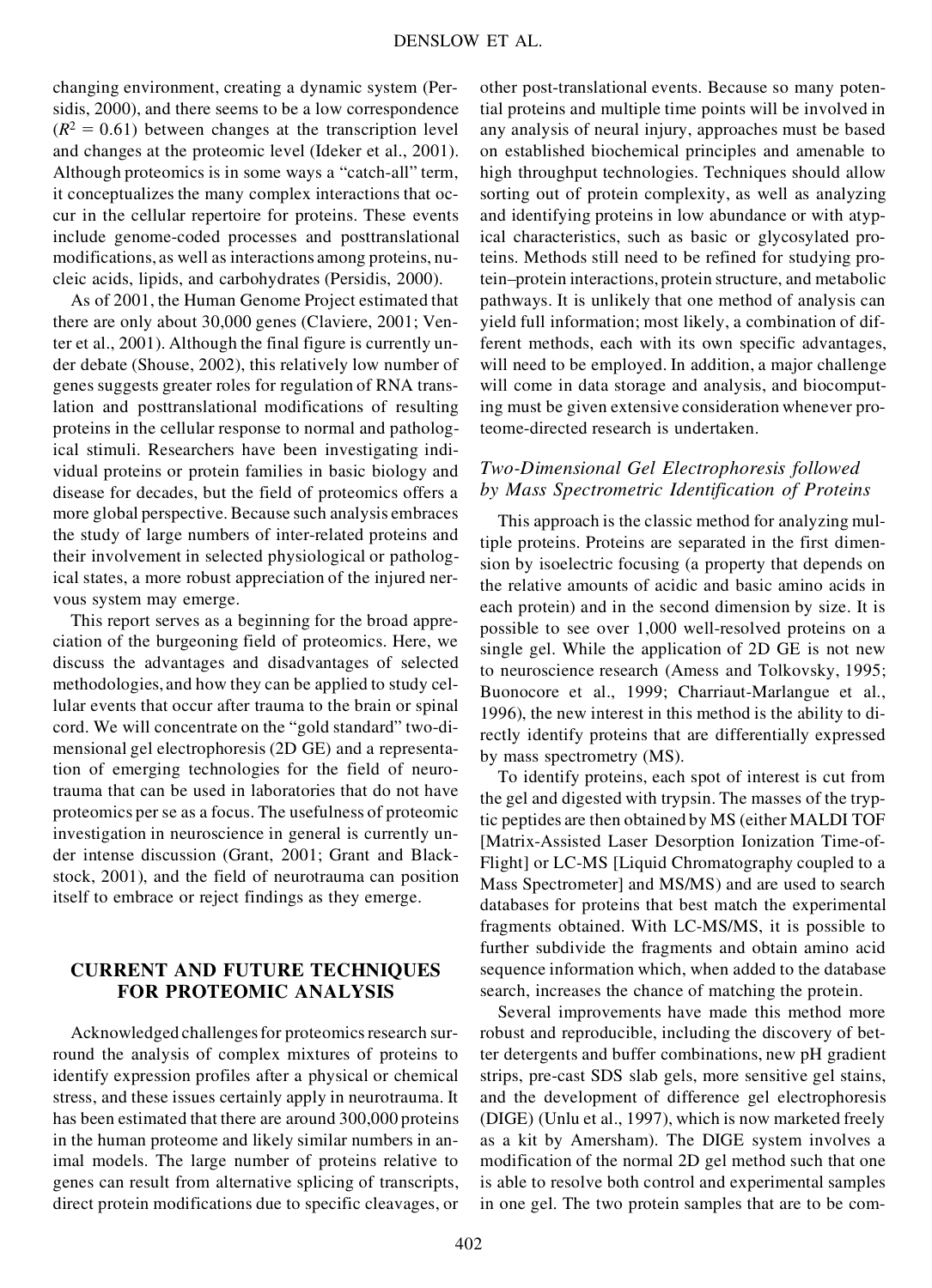pared, for example a control tissue and an injury tissue, are each pre-labeled with one of two cyanine dyes, Cy3 or Cy5. The labeled samples are mixed and co-migrated on the same gel in both dimensions, removing imperfections in the separation due to differences in the gel matrix, pH field, and other procedural effects. Because the samples are co-migrated, it is easy to quantify changes in protein expression and pick proteins that are altered by the treatment. The co-migration also reduces the number of gels that need to be performed for statistical purposes. The coupling of this method with mass spectrometry to identify proteins that are differentially expressed has recently been validated by Tonga et al. (2001) and is reviewed by Patton (2002).

These advances result in better resolution and visualization. Despite the improvements, 2D GE/MS remains technically complicated, and requires at least triplicate samples to be processed for statistical purposes. In addition, some classes of proteins are not detectable, including those that are rare (i.e., low abundance), small (i.e., under 2 kDa), glycosylated, of basic pH, or are integral membrane proteins. Table 1 lists the advantages and disadvantages to this method.

#### *Overall Assessment of 2D GE*

In general, 2D GE, especially DIGE, works well for protein discovery and is currently the most widely used technique for detecting proteins that have changed upon treatment. It is the only high-resolution method currently available to detect changes in post-translational modifications, including phosphorylation, which is critical to many proteins of significance to neuroscience. But 2D GE is still not able to detect the entire proteome, missing proteins that are present in low abundance and that have isoelectric points outside the normal range of pH 4–9. A substantial advancement would be the development of high-throughput affinity purification methods for low abundance proteins. Kits to affinity purify specific groups of proteins, for example phosphoproteins, are now available through some commercial vendors, and these have catapulted the study of differential protein expression. New techniques and improvements continually arise in this area; however, the need for specialized training of personnel is critical for 2D GE and MS.

## *Non–Gel-Based Separations of Proteins Coupled to Mass Spectrometry*

This technical category is very broad and constantly evolving (Washburn et al., 2001). Methodologies include, but are not limited to, separations of protein digests by various chromatography procedures. Table 2 summarizes advantages and disadvantages of these methods. Several two-dimensional chromatography methods have been developed that separate proteins by orthogonal chromatography steps, for example, ion exchange followed by reverse phase high-performance liquid chromatography (HPLC) (Washburn et al., 2001). Complex fractions can be further resolved by mass spectrometry (MS and MS/MS). For instance, advances with this technology enabled the identification of as many as 1,484 yeast proteins in a single experiment. This technology is particularly useful for comprehensive proteome projects, and specifically can be applied to identify proteins, for example, integral membrane proteins, that are normally missed by 2D GE.

Another innovative technology in this general area has been the development of isotope coded affinity tags (ICAT) (Gygi et al., 1999; Patton, 2002). A new, im-

| Advantages                                                                     | <i>Disadvantages</i>                                                            |
|--------------------------------------------------------------------------------|---------------------------------------------------------------------------------|
| Simultaneous high resolution of<br>multiple proteins                           | Technical expertise required                                                    |
| Rapid comparison of multiple gels                                              | Sample-to-sample variability                                                    |
| Ability to fluorescently label proteins<br>and co-migrate them in the same gel | Multiple controls/experiimental samples<br>necessary                            |
| Improved reagents available                                                    | Many rare proteins not visible.                                                 |
| Compatible with pre-fractionation of<br>samples (enriches rarer proteins)      | Some classes of proteins not detectable<br>(e.g., < 2 kDa, basic, glycosylated) |
| Mass spectrometry identifies lower amounts<br>of protein                       | Integral membrane proteins are under-<br>represented in gels                    |
| Identify some post-translational<br>modifications                              |                                                                                 |
| High-throughput capability                                                     |                                                                                 |
| Discovery of new, differentially<br>expressed proteins                         |                                                                                 |

**TABLE 1. TWO-DIMENSIONAL GEL ELECTROPHORESIS WITH MASS SPECTROMETRY**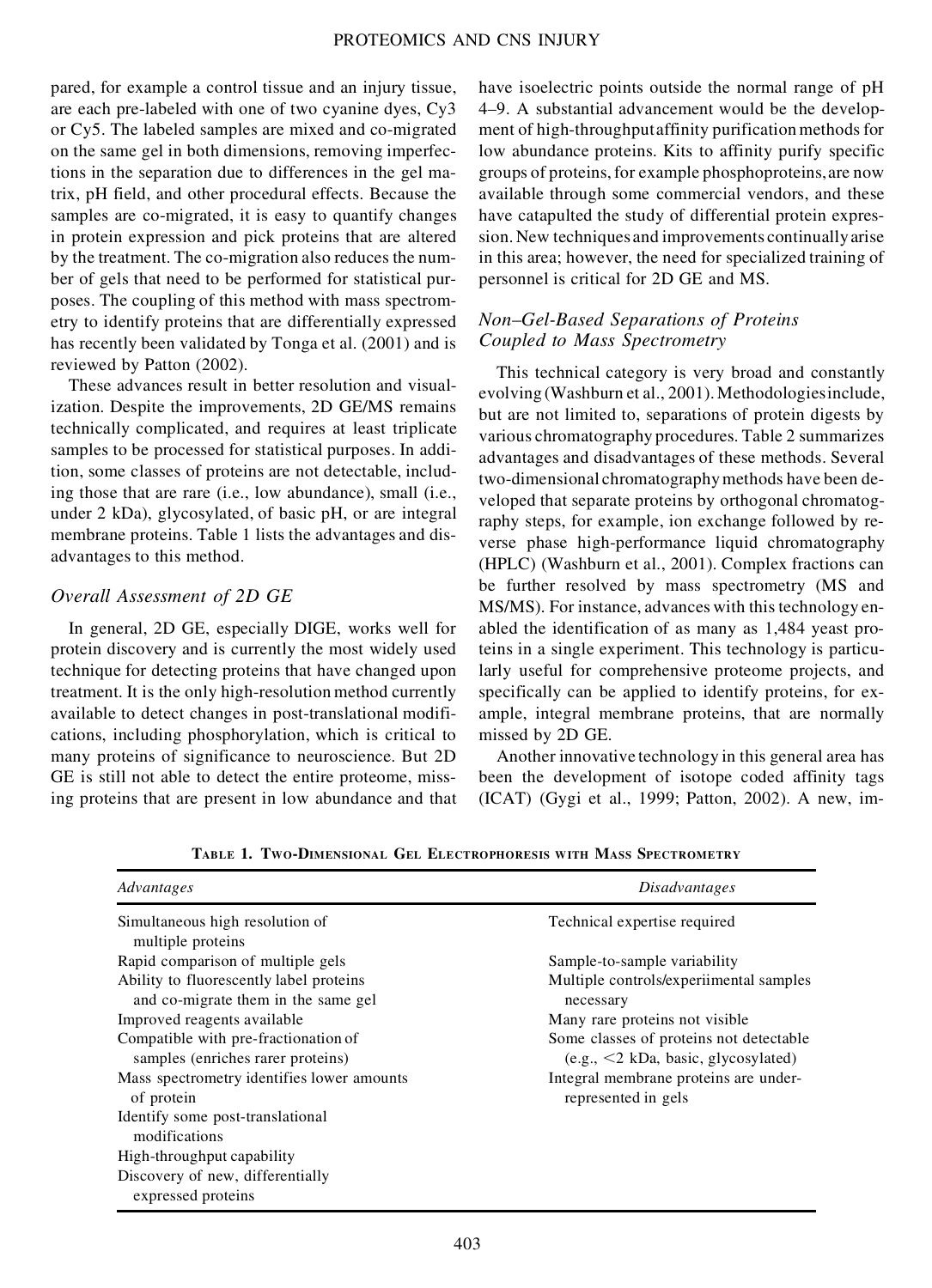#### DENSLOW ET AL.

| Advantages                                                                                                                           | <i>Disadvantages</i>                                                      |
|--------------------------------------------------------------------------------------------------------------------------------------|---------------------------------------------------------------------------|
| No two-dimensional gel electrophoresis for initial separation                                                                        | Requires high-resolution separation methods                               |
| Direct comparison of complex protein<br>samples                                                                                      | For ICAT method, proteins without cysteine residues<br>missed $(10-15\%)$ |
| High-throughput capability                                                                                                           | Unlikely to identify post-translational<br>modifications                  |
| Analyze wider range of protein<br>concentrations                                                                                     | Requires sophisticated mass spectrometers<br>and skill in running them    |
| Discover novel/differentially expressed<br>proteins and peptides                                                                     | Commercially available reagents are very<br>expensive                     |
| Analyses of proteins that are missed by two-dimensional<br>gel electrophoresis (basic, acidic, small, integral membrane<br>proteins) |                                                                           |

#### **TABLE 2. NON–GEL-BASED MASS SPECTROMETRY METHODS**

proved version of these tags, named cleavable ICAT, is now available in kit form from Applied Biosystems. Briefly, ICAT refers to a pair of affinity directed reagents, which differ from each other by nine mass units (a difference of nine 13C-groups in the linker portion of the tag), and that target cysteine residues in proteins. A pair of reagents is used to tag the full proteome from control and treated cells (or tissue) with one or the other ICAT reagent, respectively. Every protein containing a cysteine residue would then be tagged appropriately. The reaction is highly specific and occurs with high efficiency. After tagging, the two protein groups are mixed and digested with trypsin. Fragments tagged by the reagents are separated on an avidin column, and the mixture is then further separated and analyzed by LC-MS/MS. Fragments generated from proteins in equal abundance in the two tissues will be only nine mass units apart (or multiples of nine, if the fragment contains more than one Cys), and of equal height in the mass spectrometer. Fragments from proteins that are differentially expressed will appear to be higher (or lower) than their corresponding partners. These fragments can then be targeted for MS sequencing. Identities of the parent compounds can be obtained by comparing the sequences to databases. While this method is outstanding for determining the amount of protein in relation to a treatment or injury, it is not useful for the detection of changes due to post-translational modifications. Because the protein is identified solely on the basis of MS/MS fragmentation of a single peptide, ICAT analysis works best with mass spectrometers that have high resolution and mass accuracy.

## *Overall Assessment of Direct Mass Spectrometry Methods*

Non–gel-based mass spectrometry methods for identifying differentially expressed proteins have great potential. These methods depend on high-resolution chromatography to separate complex mixtures of proteins prior to mass spectrometry, requiring capillary chromatography for sensitivity and high-resolution mass spectrometry for identification of proteins. In addition, new advances in bioinformatics are required for complex analyses of very large data files that are generated by these procedures. New developments in all these areas appear frequently in the literature, and as these methods become more robust and routine they may enable direct proteome analyses.

ICAT has the potential to provide excellent data in a short time frame and is worth considering, if the proper mass spectrometer is available. Even though post-translational modifications may not be amenable to this analysis, it can yield information for proteins that are newly synthesized in response to a stressor. This method may be the technique of choice for analyzing "pull downs" or "immunoprecipitates"without having to analyze the samples first by gel electrophoresis. Importantly, ICAT and other direct methods of global protein analysis complement the 2D GE/MS method.

#### *Protein and Antibody Chips*

The concept of evaluating thousands of proteins at once by a chip-based method is very appealing; however, this technology is still in early stages of development and will require considerable work to arrive at a point where it can be widely used to assess global differential protein expression. There are, however, several commercial companies that are currently offering protein arrays (Table 3) and others that have them under development (ProteoMonitor, 2002). Many approaches are used, but two main types of chips are being investigated: antibodybased and protein-based. In the case of antibody-based chips, antibodies to proteins of interest are fixed on an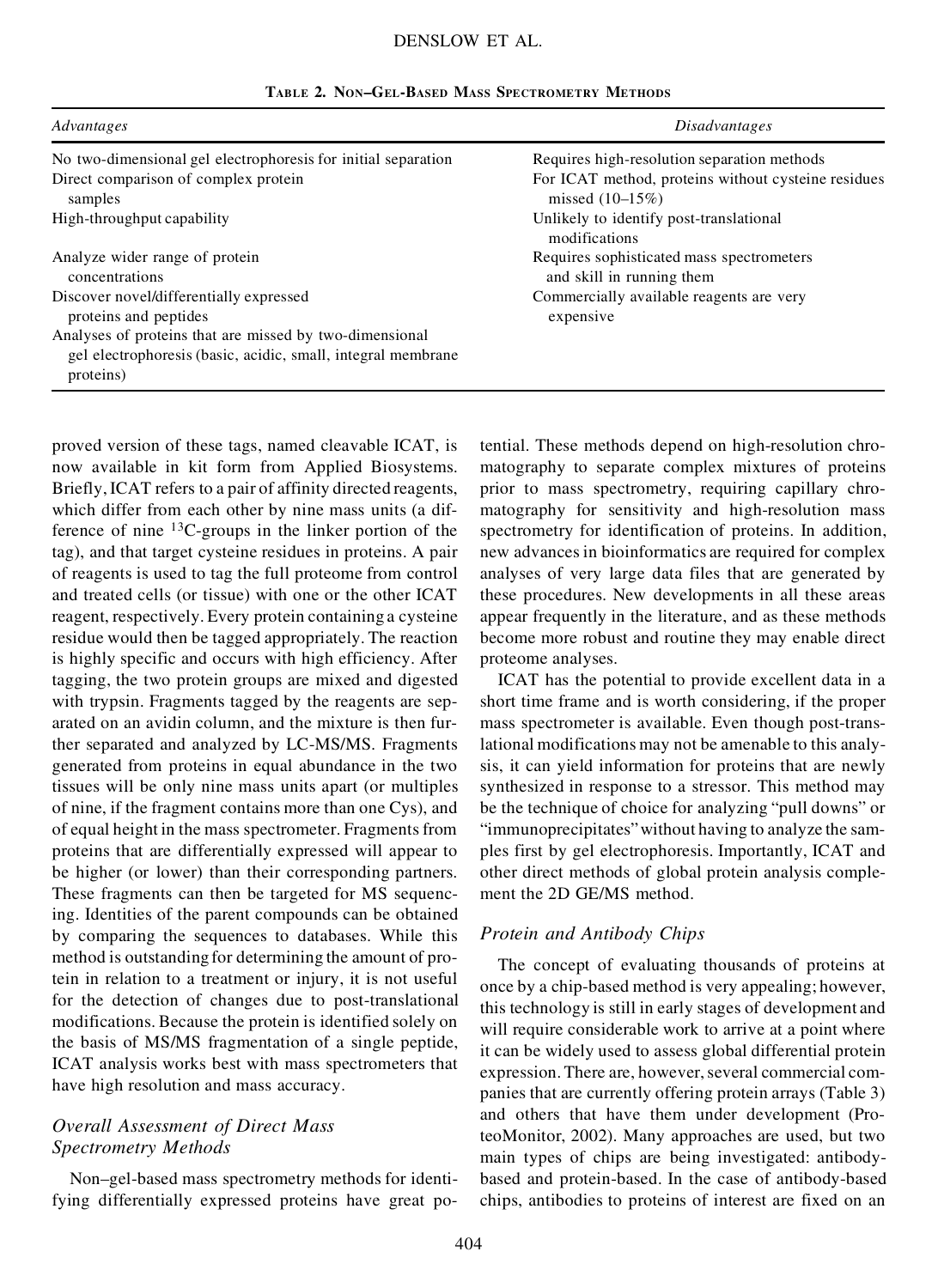#### PROTEOMICS AND CNS INJURY

| Company name and website                           | Chip description                          |
|----------------------------------------------------|-------------------------------------------|
| Adaptive screening<br>www.adaptive-screening.com   | Recombinant protein array                 |
| <b>BD</b> Biosciences Clontech<br>www.clontech.com | Antibody array; fluorescent technology    |
| Discerna<br>www.discerna.co.uk                     | <i>In situ</i> array; cell-free synthesis |
| <b>Hypromatrix</b>                                 | Four array products and custom antibody   |
| www.hypromatrix.com                                | array services                            |
| Jenni Array Technologies                           | Peptide, small molecule, kinase           |
| www.jenni.com                                      | substrate arrays                          |
| Luminex                                            | Microsphere/bead; cell signaling and      |
| www.luminexcorp.com                                | kinase activity                           |
| Molecular Staging                                  | Antibody arrays; rolling circle           |
| www.molecularstaging.com                           | amplification technology                  |
| Pepscan<br>www.pepscan.nl                          | Peptide arrays anchored to glass slides   |
| <b>Zeptosens</b>                                   | Six pre-spotted microarrays with          |
| www.zeptosens.com                                  | recognition elements                      |

#### **TABLE 3. COMPANIES CURRENTLY OFFERING PROTEIN MICROARRAYS**

Adapted from ProteoMonitor (www.proteomonitor.com). Total listing was 30 companies, many of which are still developing their products.

inert surface (i.e., glass slide, membrane, beads) and probed with the full complement of proteins from the tissue of interest. Antibody-based chips will be used primarily to measure differential expression. Protein-based chips rely on placing proteins directly on the surface, and would be used primarily to test for protein–protein or protein–drug interactions. There are advantages and disadvantages to chip technology. For antibody-based chips, advantages include the use of single-chain, Fv antibody phage libraries to rapidly find appropriate antibodies for a large number of antigens. For protein-based chips, a critical need will be the use of recombinant vectors (e.g., full length expression; LaBaer personal communication) for producing a full complement of proteins, including rare ones, for placement on a chip. Additional technical advantages are outlined in Table 4. However, disadvantages (Table 4) may likely include the need for prior knowledge of the protein (i.e., not ideal for protein discovery) as well as availability of high-affinity antibodies for the proteins to be examined.

## *Overall Assessment of the Chip and Antibody Method*

This technology holds considerable promise for identifying differentially expressed proteins. Thus, it will be

| Advantages                                                    | <i>Disadvantages</i>                                                                              |
|---------------------------------------------------------------|---------------------------------------------------------------------------------------------------|
| Measurement of hundreds of proteins in<br>parallel            | Prior knowledge of protein required                                                               |
| Antibodies of differing affinities can be<br>on one chip      | Necessary to have the antibodies                                                                  |
| Possible use of very small samples<br>(microdissection)       | Antibody specificity is critical                                                                  |
| Potential to distinguish post-<br>translational modifications | Limited use with post-translational<br>modifications (antibody must<br>distinguish modified site) |
| Methods for amplifying signals under<br>development           | Dependent on antibody affinity and<br>protein concentration                                       |

#### **TABLE 4. CHIP TECHNOLOGY**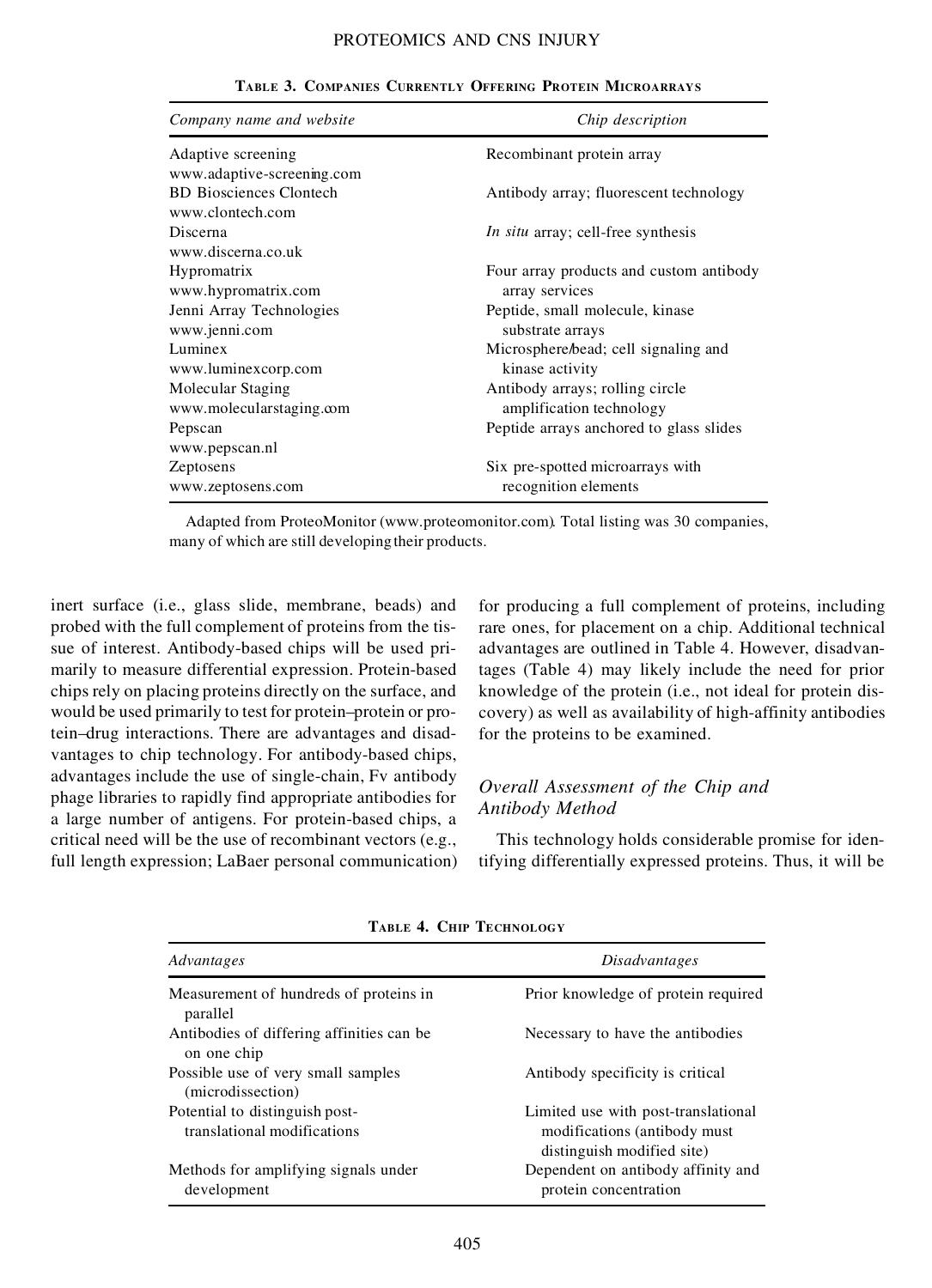important to begin to consider how to build chips that may be of specific interest to CNS trauma. One starting point is the application of antibodies to proteins that are already known to be involved in CNS injury and/or repair. In the last two decades, an extensive body of literature has developed with respect to biochemical and cellular changes following traumatic injury to the brain and spinal cord. This knowledge could be a valuable starting point for developing "injury chips." In addition, studies using DNA microarrays could provide valuable information about changes at the mRNA level that may suggest additional proteins to evaluate. Although the technology is not standardized, starting to work in the area now could ensure that chips are developed that will be useful to the neurotrauma field in the future.

#### *Bioinformatics*

In order to achieve the best value of any method, full and meaningful analysis will be critical, and any proteomics approach will generate extensive data. It will be important to develop methods, or to apply methods developed by others, to interpret and categorize information in a useful manner. Approaches to analyzing proteomic data are already being addressed in a variety of fields. The use of large-scale proteomics technologies yielding proteome-wide maps to study expression or interaction will depend heavily on information storage, representation, and analysis. It is possible to access proteomics databases and software through the World Wide Web; however, the evolution of resources is very rapid. Trends and probable changes are discussed in a paper by Wojcik and Schachter (2000). Other investigators have also recognized the need for fast, accurate computational analysis of protein function, and have begun development of large-scale computational systems for the analysis of sequence and structure of proteins (Weir et al., 2001). In addition, researchers have employed searching algorithms to study proteomics spectra generated by mass spectroscopy (Petricoin et al., 2002). Investigators in CNS injury can usefully appropriate existing bioinformatics strategies and sculpt them to meet their specific needs.

## **DISCUSSION**

The gold standard for protein determination is still twodimensional gel electrophoresis (2D GE) followed by mass spectrometry (MS). This two-stage method allows for both hypothesis-driven and discovery-driven research strategies. New methods on the horizon include separations of proteins by non–gel-based methods followed by MS, methods that rely exclusively on molecular biology, and protein/antibody chips. Although both antibodybased and protein-based chips are now available commercially, development is at a very early stage and interpretations of any studies will be cautious. All of these methods permit parallel processing of several proteins at once and have the potential for increasing the sensitivity of detection to allow the use of small amounts of material. With improvements in such methods, rare proteins and cell type–specific proteins may be evaluated.

Although the study of proteins is not new, the field of "proteomics" is. In the past, several studies of CNS injury have used the high-resolution power of 2D gel electrophoresis (Amess and Tolkovsky, 1995; Buonocore et al., 1999; Charriaut-Marlangue et al., 1996; Jenkins et al. 2002; Leski and Steward, 1996). The work of Kirschenbaum and Pulsinelli (1990) performed over a decade ago to analyze differences in phosphorylation patterns in ischemic rat hippocampus, striatum, and neocortex tissues was extremely interesting and forward thinking for its time. Now with the coupling of MS to aid in the identification of proteins that are regulated, this 2D GE approach becomes even more powerful. Many of the newer mass spectrometric techniques can identify proteins down in the attomole  $(10^{-18} \text{ moles})$  to low femtomole  $(10^{-15} \text{ moles})$ moles) levels.

The study of CNS trauma is a dynamic and exciting area of neuroscience, and because there is a readily defined event, dissection of complex neurobiological consequences can be attempted in this context. Information gained will provide insight into processes of cell death, regeneration, and plasticity that will have relevance to many other developmental or degenerative neurological disorders. There are limitations to current proteomic technologies, including minimal rapid high-throughput screening and detection of post-translational modifications, as well as issues regarding appropriate and meaningful bioinformatics/data analysis and interpretation. In neurotrauma, protein modifications will be important: injury initiates a complicated sequence of cellular events that affects many aspects of cell signaling, genome-coded events, protein–protein interactions, and post-translational processes. It is clear that proteomic technologies could have a large impact on the study of CNS injury. Information obtained may be extremely valuable for several reasons: (1) use of high-throughput screening for proteins after injury may provide a timecourse of how large numbers of critical events are simultaneously altered after CNS injury; (2) use of proteomic techniques could help to develop reliable biomarkers for CNS trauma and post-injury outcome; and (3) proteomic techniques could be useful for screening potential therapeutic targets.

Both the field of proteomics and the application of proteomic technologies to CNS trauma are in early stages.